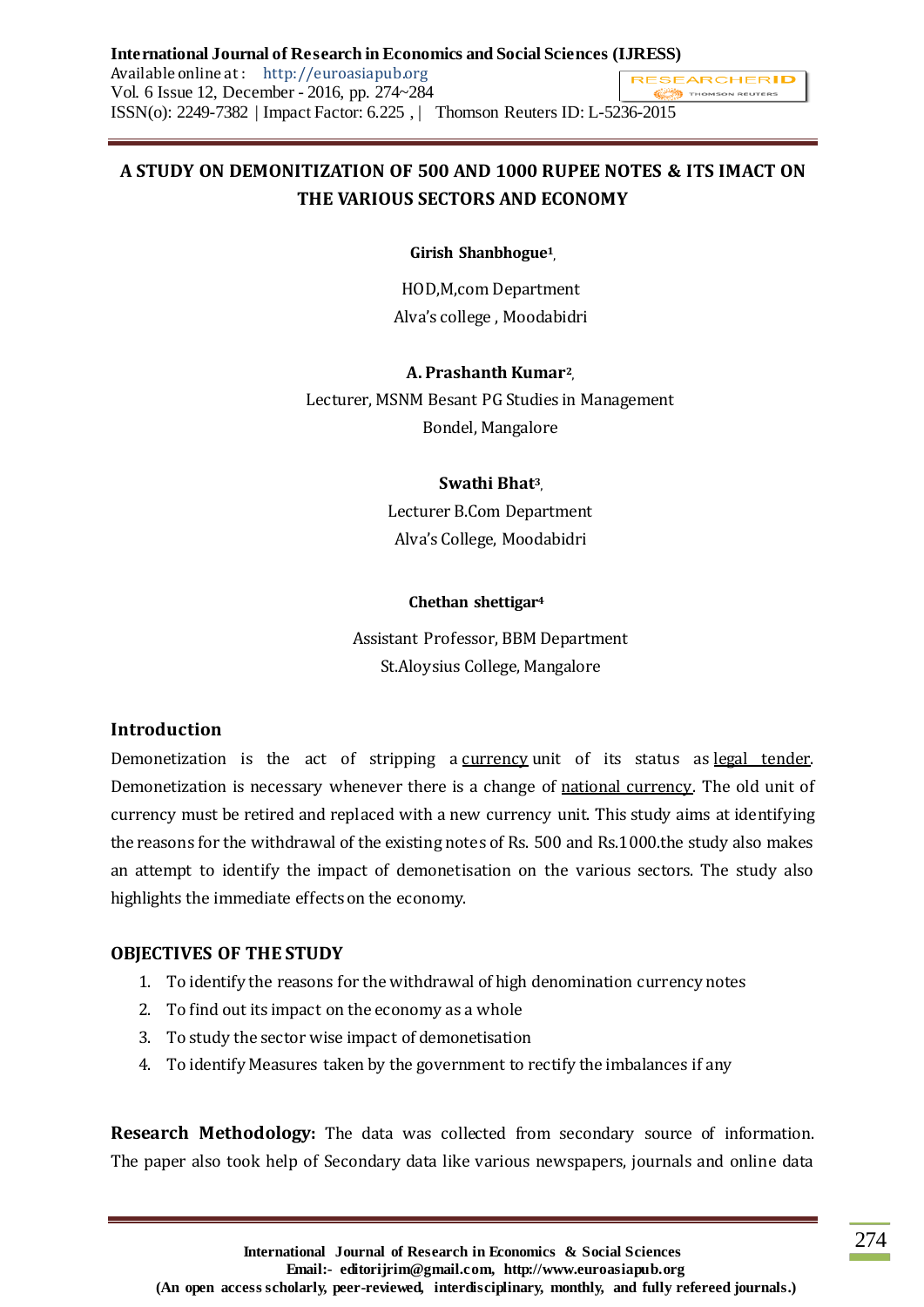base. The collected data was analysed, was interpreted to draw conclusions keeping in mind the set objectives of the study.

**Scope and Limitations:** The research study was conducted to identify the problems faced by government because of the circulation of high denomination notes beyond the required limit. The study revealed that nearly 87% of the total Indian currency which was in circulation was high denomination notes of Rs.500 and Rs. 1000. And more over most of fake currency in circulation was also in high denomination currency notes of Rs.500 and Rs.1000 The limitation of the study is it relied only on secondary sources of data for research analysis.

# **REASONS FOR DEMONITISATION OF INDIAN CURRENCY BLACK MONEY**

Prime Minister [Narendra Modi](http://www.livemint.com/Search/Link/Keyword/Narendra%20Modi) has promised to bring every penny of black money stashed abroad back to India. But bringing this unaccounted for money back, or indeed even its discovery, is a difficult task, leave alone legal intricacies of tax treaties. While previous governmental efforts have resulted in disparate estimations, some scholars even argue that this money has been laundered back into India through foreign investments. Here are four charts that provide a quick recap of the black money problem.

## **Table no 1**

| Country      | Illicit<br>flows |  |  |
|--------------|------------------|--|--|
|              | as % of GDP      |  |  |
| India        | 3.11             |  |  |
| China        | 2.97             |  |  |
| Brazil       | 1.49             |  |  |
| Russia       | 8.21             |  |  |
| Indonesia    | 4.16             |  |  |
| South Africa | 3.85             |  |  |

Estimates of black money in India fluctuate wildly. A World Bank report puts India's shadow economy at close to one-fifth of economic output. Another study on illicit financial flows by Global Financial Integrity (GFI), a non-profit organisation, puts these at 3% of economic output for India between 2002-11. This difficulty in measurement is because black money is generated through a raft of complex, sophisticated activities for the purposes of tax evasion, crime and corruption. This makes it inherently difficult to measure black money accurately.

Some studies exclude certain sources of black money. For example, the GFI excludes criminal activities and a part of corporate tax evasion, both massive sources of black money. Hence, its estimates are naturally more conservative. This study also mentions that in the developing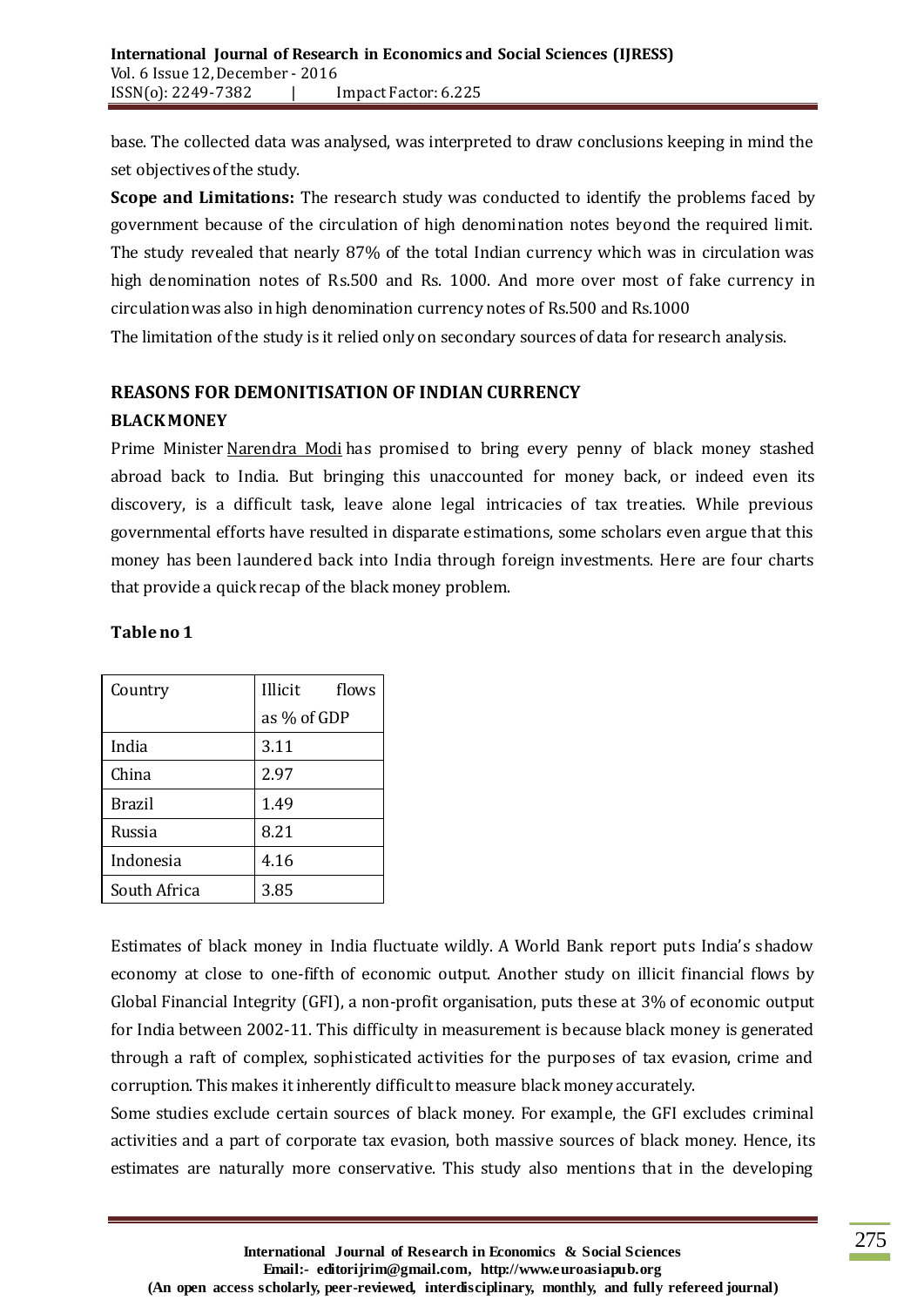world, including India, corporate tax evasion is responsible for 60% of overall black income, criminal activities are responsible for 35%, while corruption, which has caused much furore in India, accounts for only 5%. While the reduction in personal income tax rate from nearly 100% in the 1970s to under 30% now has reduced tax evasion, it has been offset by higher rates of corporate taxation.

### **Table no 2**

Total money (in Rs. crore) held by Indians in Swiss banks

| Year | Money    |  |  |
|------|----------|--|--|
|      | (crores) |  |  |
| 2006 | 41400    |  |  |
| 2007 | 27500    |  |  |
| 2008 | 15400    |  |  |
| 2009 | 12600    |  |  |
| 2010 | 12450    |  |  |
| 2011 | 14000    |  |  |
| 2012 | 9000     |  |  |
| 2013 | 14000    |  |  |

There is near unanimous agreement among scholars that most of the black money generated in India is no more in Swiss banks. They argue that this has either come back as white money to the country through a process called round-tripping, or has moved into tax havens. A large chunk of black money might well be invested in real estate and bullion. A 2011 study on foreign direct investments (FDI) in India by [Chalapati Rao](http://www.livemint.com/Search/Link/Keyword/Chalapati%20Rao) and [Biswajit Dhar](http://www.livemint.com/Search/Link/Keyword/Biswajit%20Dhar) estimates that up to half the investments could be a result of round-tripping. Money held by Indians as a share of total money in Swiss banks was 0.29% in 2006 and slipped to 0.13% in 2010, clearly showing that Indians are not among the biggest clients of Swiss banks.

#### **Table no.3**

| Year | Total  | Undisclosed |  |
|------|--------|-------------|--|
|      | money  | income      |  |
|      | seized | admitted    |  |
| 2007 | 364.64 | 3612.89     |  |
| 2008 | 427.82 | 4160.58     |  |
| 2009 | 550.23 | 4613.06     |  |
| 2010 | 963.5  | 8101.35     |  |
| 2011 | 774.98 | 10649.16    |  |
| 2012 | 905.61 | 9289.43     |  |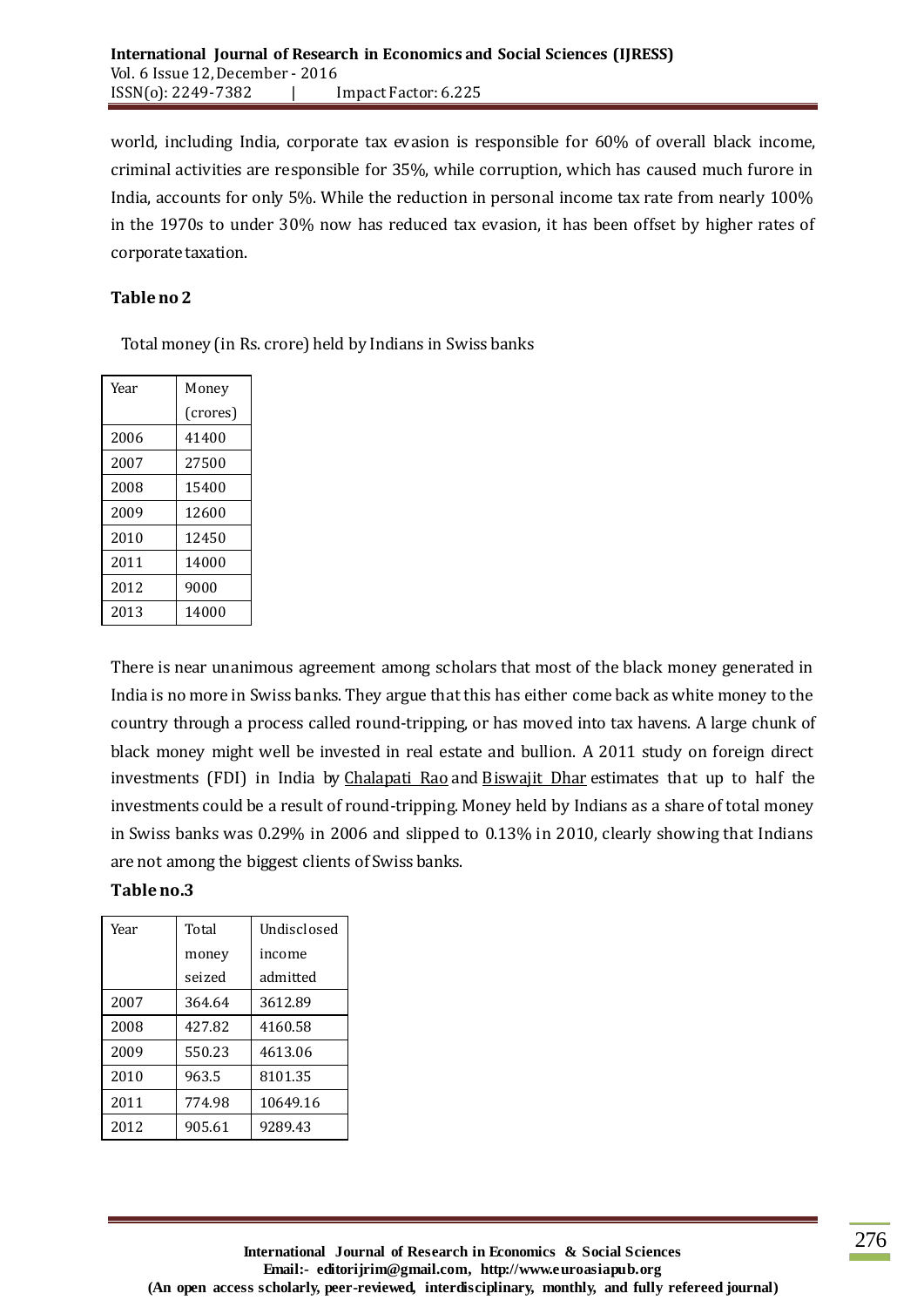To curb the menace of black income, Prevention of Money Laundering Act (PMLA) was introduced on 1 July, 2005. About 1,437 cases had been registered under PMLA till the end of financial year 2012. Moreover, 23,118 cases had been registered till 31 March, 2012 under Foreign Exchange Management Act (FEMA), and penalties worth Rs.1,678 crore had been levied. But that is hardly a drop in the ocean, argue critics.

Clearly, more needs to be done. Perhaps it would be prudent for the government to focus more on curbing further generation of black money.

### **TERROR FUNDING**

Fake Indian Currency Notes (FICN) network will be dismantled by the demonetisation measures. Taking out 500 and 1000 rupee notes out of circulation will have a lasting impact on the syndicates producing FICN's, thus affecting the funding of terror networks in Jammu and Kashmir, North-eastern states and Naxalite hit states.

As many as 250 out of every 10 lakh notes in circulation are fake, according to a study conducted by the Indian Statistical Institute. Typically, at any point in time, banknotes with a face value of Rs 400 crore are in circulation in the country. The study revealed that fake currency notes with a face value of Rs 70 crore are infused into the system every year, and law enforcement agencies are able to intercept only a third of them  $-$  a fact that is acknowledged by the agencies themselves.

The detection rates of fake 100- and 500-rupee notes were found to be about the same or 10% higher than the detection rate of 1,000-rupee notes. The study added that fake 1,000-rupee notes constitutes about 50% of the total value of fake notes.

Pakistan's military spy agency, the Inter-Services Intelligence (ISI), has been raking in an annual profit of around Rs 500 crore by circulating counterfeit notes in India, according to a report prepared by the IB, R&AW, Directorate of Revenue Intelligence and CBI.

The ISI has been making a profit of 30-40% on the face value of each counterfeit Indian note produced in Pakistan, according to the report. The cost of printing a Rs 1,000 counterfeit note, for instance, is Rs 39 (the RBI spends Rs 29 to print a Rs 1,000 note), but it is sold at Rs 350-400, according to the report. The total fake notes that came into India in 2010 from abroad was pegged at Rs 1,600 crore, and going by this estimate, the report put the ISI's total profit at Rs 500 crore.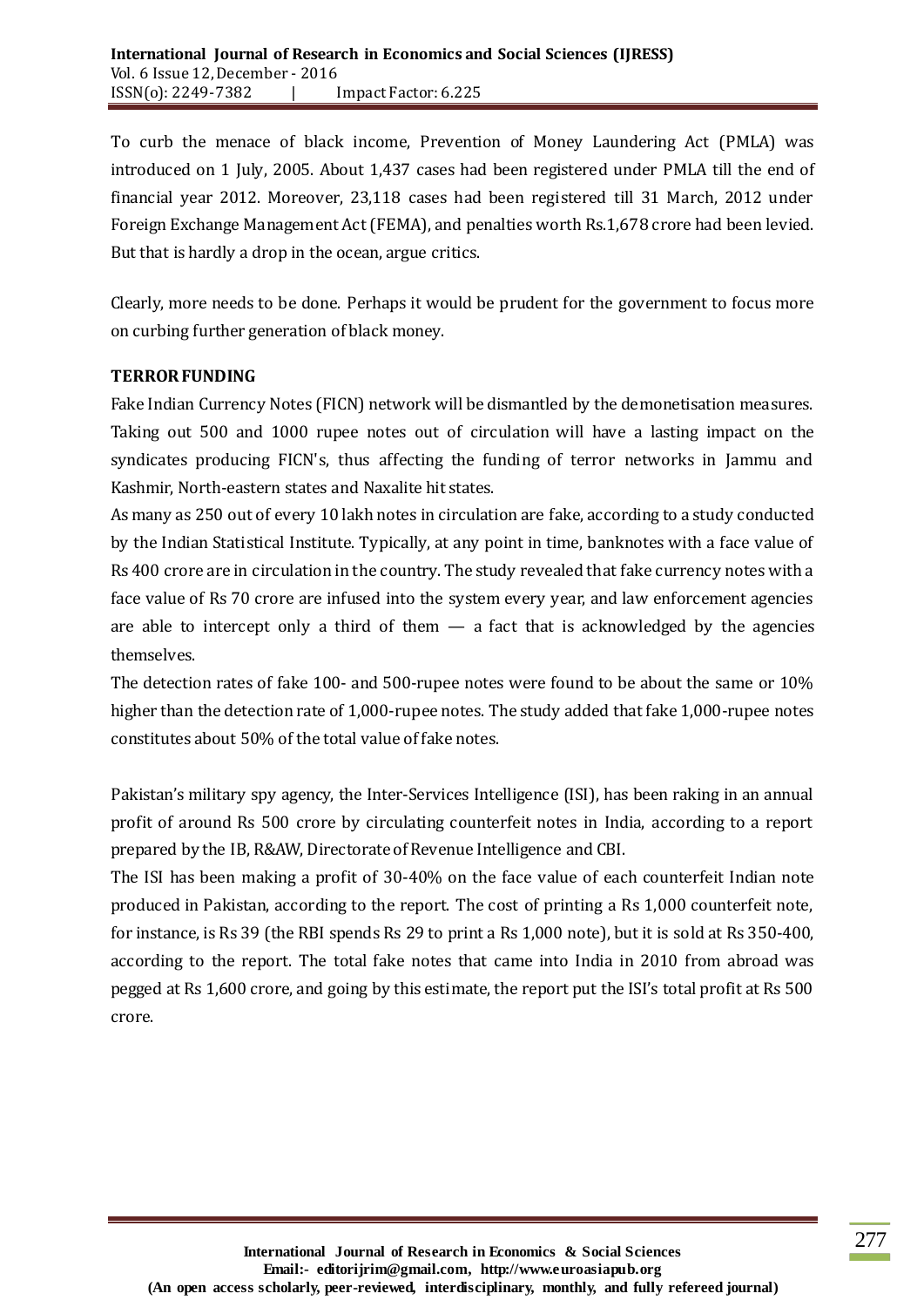| <b>States</b>        | 2013-14       |              | 2014-15      |                   | 2015-16      |             |
|----------------------|---------------|--------------|--------------|-------------------|--------------|-------------|
|                      | No. of notes* | Face value** | No. of notes | <b>Face value</b> | No. of notes | Facevalue   |
| Delhi                | 2,15,092      | 10,35,86,240 | 1,83,405     | 9,09,80,880       | 1,90,686     | 9,31,13,960 |
| Maharashtra          | 1,04,621      | 6,07,17,475  | 96,431       | 5,98,43,020       | 38,622       | 1,44,73,530 |
| <b>Uttar Pradesh</b> | 70,221        | 2,88,10,310  | 77,814       | 3,01,23,140       | 86,298       | 3,28,60,790 |
| Gujarat              | 49,480        | 2,90,02,540  | 55,084       | 3,21,66,390       | 48,972       | 3,01,80,920 |
| Andhra Pradesh       | 75,944        | 3,57,42,390  | 53,699       | 2,38,69,040       | 37954        | 1,90,73,530 |
| Tamil Nadu           | 58,800        | 3,78,15,110  | 49.614       | 3,08,40,350       | 41,661       | 2,19,50,450 |

#### **Table no 4**

DELHI TOPS RECOVERIES OF FAKE INDIAN CURRENCY NOTES

"Recovered and seized "In rupees.

Source: Figures presente din Parliament

According to data submitted by the Home Ministry to Parliament on May 3, there has been a slight decrease in the circulation of fake Indian currency notes (FICN) in the country in the three years beginning 2013. In calendar year 2015, investigative agencies and RBI seized and recovered 6.32 lakh fake currency notes with a face value of Rs 30.43 crore. While the number of fake Indian currency notes was down 10% from a year ago, in value terms, it was down 15% in the same period. In 2015, various agencies filed 788 FIRs in cases of smuggling and circulation of FICN, in which at least 816 people were accused. Data show that Delhi and Uttar Pradesh together accounted for over 43% of recovered and seized FICN in 2015.

As Indians struggle to come to grip with the second de-monetisation of currency since independence (the previous one was in 1978 and restricted to Rs1,000, Rs5,000 and Rs10,000 notes), the scale and scope of this action is significantly bigger.

The demonetisation move seems to have widespread support from ordinary people; however there are pockets of hardship despite attempts by the government to exempt crucial needs such as hospitals, tolls, chemists, crematoria and petrol pumps.

### **Analysis of the sector wise effect of demonetisation**

#### **Real estate**

Real Estate will be one of the most affected sectors. Everyone believes the same and hence the Nifty Realty Index closed at 175.2, down 11.60%.It is a popular bet in the fresh and resale market dominated by black money holders. The number of buyers will come down and low demand will bring about lower prices in the short term. However, it will subsequently help in improving the sector's prospects. Unorganised builders will be most affected and the sector will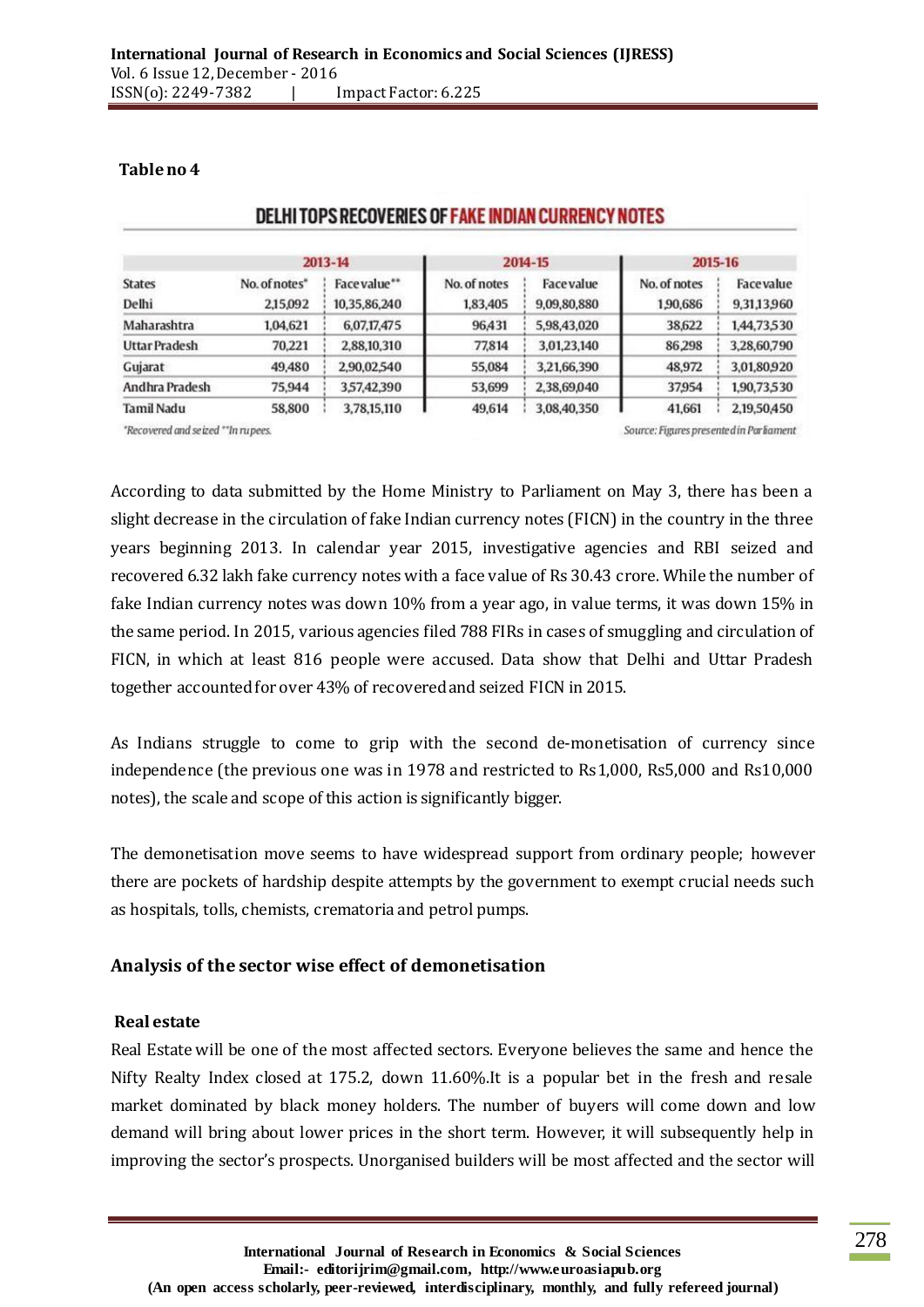drag down cement and ceramic sectors also along with it New residential properties will see lower demand due to negative market sentiment & perceived uncertainty Builders will face a cash crunch due to sudden drop in sales To attract buyers & maintain sales volume, builders are expected to introduce attractive offers/freebies & other benefits like never before Builders are NOT likely to reduce prices .But they will be willing to negotiate on prices with serious buyers across the table & offer considerable value for the same price (in form of modular kitchen, free car park etc.). If you are salaried/self-employed and looking to buy your first home, next 6 months is a wonderful opportunity to save big. Your bargaining power with the builder has just gone up a few notches .Resale & Land segment will see a direct impact from demonetization since cash component plays a big role in these transactions. Unaccounted cash dominates in resale & this is what most articles refer to when they talk about demonetization impacting real estate Demonetization has sucked out most of the unaccounted cash from the system. Affluent buyers who could pay cash & buy are out of the market. Temporarily! This leaves just the end users with sufficient loan eligibility in the market. Lower demand would mean pressure on sellers to reduce prices Sellers with immediate need of money will go for a distress sale & be ready to sell off at a lower price. If you get hold of such a deal in the next 6 months, you will reap the rewards in the long term

### **Goldprices:**

As investors rushed to invest in safe havens, Gold Futures touched a high of Rs31,376 and was trading at Rs30,500 up 2% immediately after demonetization. Local shops have stopped selling gold in exchange of old notes and prevailing prices are Rs31,800 per 10gm against Rs30,700 per 10gm. The demonetisation move seems to have brightened jewellers' fortunes, with many selling gold at 40-60 per cent premium, against accepting the banned currency notes. Even after the note ban, gold imports have been strong. According to estimates by GFMS Thomson Reuters, gold worth \$2.8 billion has been imported in the first 17 days of November. Of this,\$2.1billion worth of gold was imported nine days after demonetisation.

In November last year, 98 tonnes of gold valued at \$3.54 billion was imported. In October2016, imports stood at 84 tonnes worth \$35billion. Bullion traders are giving multiple reasons for this. First, the gold market has been destabilised. While gold sold soon after demonetisation was being replaced to meet marriage season demand, there were income-tax raids on many jewellers, who were using demonetisation as an opportunity to make money. Donald Trump's victory in the US Presidential election was considered a bullish sign for gold, too. However, in a few days after his win, gold prices started falling sharply and traders placed further import orders at lower prices.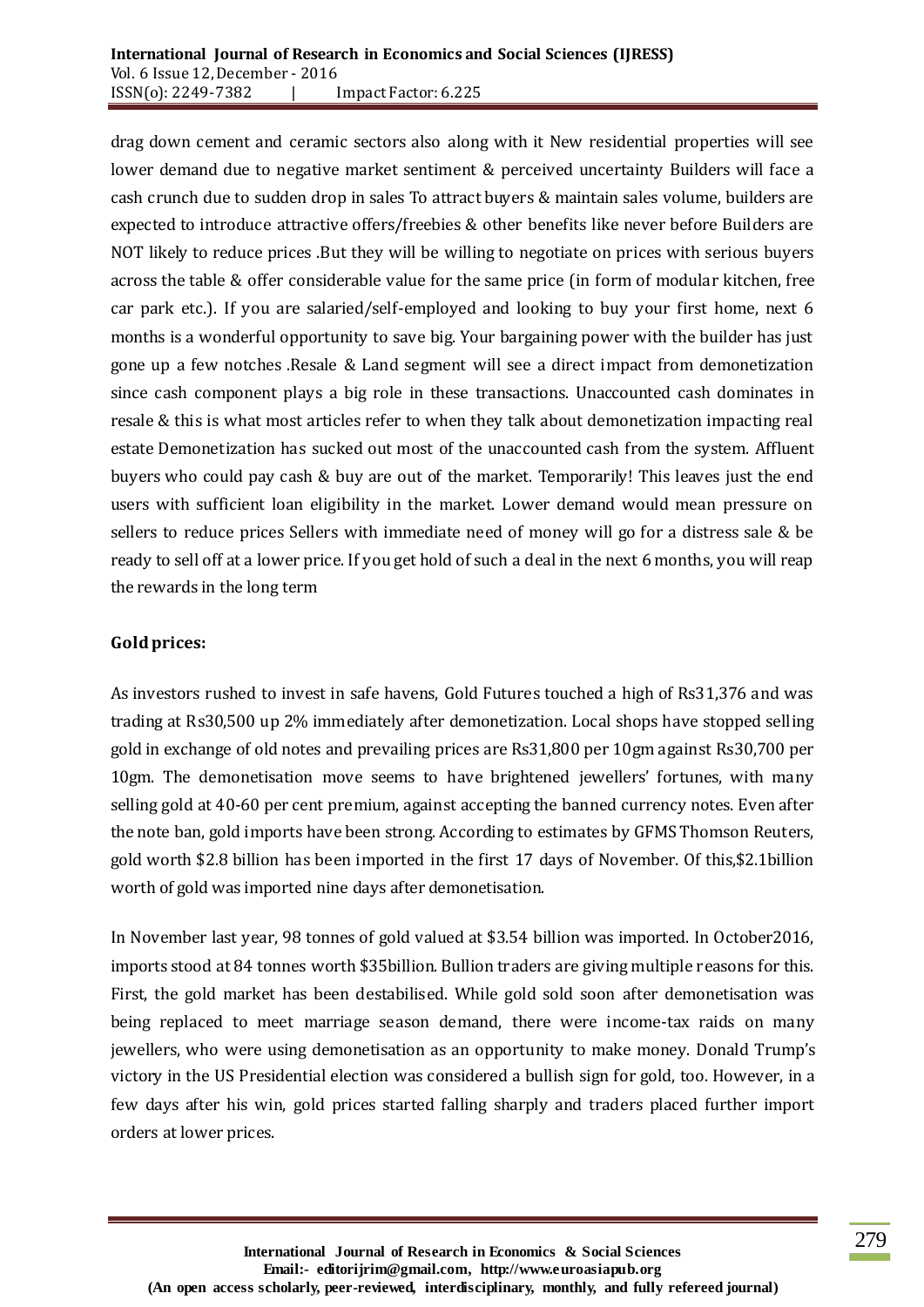The government has started issuing notices to those who have deposited high amounts of cash. In such cases, clarity is emerging that selling gold against old currency notes with predated billing practices will stop. However S Subramaniam, CFO of Titan Company contradicted saying "The Indian jewellery market will be the worst hit with the ban on Rs500 and Rs1000 currency notes. This is due to the preference of shoppers to pay amounts over Rs2 lakh in cash."

### **Banks:**

Banks are the back bone of this entire process and also the biggest beneficiaries. Post complete exchange of currencies, banks should benefit from higher deposits and transaction volumes, lower cash handling costs and greater acceptance of digital channels. There are likely to be secondary benefits for the insurance, asset/wealth management companies through higher financial savings. While the Nifty closed 1.31% down, Bank Nifty closed higher by 0.09% giving a confirmation of the same. With demonization, more people are depositing money into the banks. This means the banks have more liquid funds and more money to lend. Many banks have also slashed their deposit rates including SBI, ICICI Bank, HDFC Bank.

- Canara Bank, ICICI Bank and HDFC Bank have cut their fixed deposit rates by up to 1%. State Bank of India cut their fixed deposit interest rates by 0.15% on select maturities.
- HDFC Bank and ICICI Bank have cut their deposit by up to 0.25%.
- United Bank of India has slashed their rates by 1% only on the short-term deposits.

In the banking world, when deposit rates are cut, it generally means the lending rates will also be slashed down. Since banks are paying lower deposit rates to customers, this allows them room to charge lesser on loans. Once interest rates come down, this would translate into a lower **EMI**. The timeframe for loan rates to come down could take anywhere between 3 months and 6 months.

### **Entertainment/Restaurants**:

One of the most common areas, where undisclosed income is utilised, is the entertainment and restaurant industry. There are plenty of restaurants out there that accept Credit and Debit Cards. Since a majority of the transactions are in cash form in here, it will be exciting to see how people react to it.

#### **Tourism:**

Favourite foreign Tourist Destinations of Indian people like Thailand, Singapore, Malaysia, Maldives, Hawaii, Vietnam, Sri Lanka, Nepal, China, Indonesia and Dubai will see negative impact in tourism revenues all black money sponsored trips will come to a halt. Indian Local Tourism will also get affected as they lose large chunks of the pay-in-cash-only clientele. Illegal foreign currency conversion is also reported to be badly hit, because they were big acceptors of Rs500 and Rs1000 denomination currency.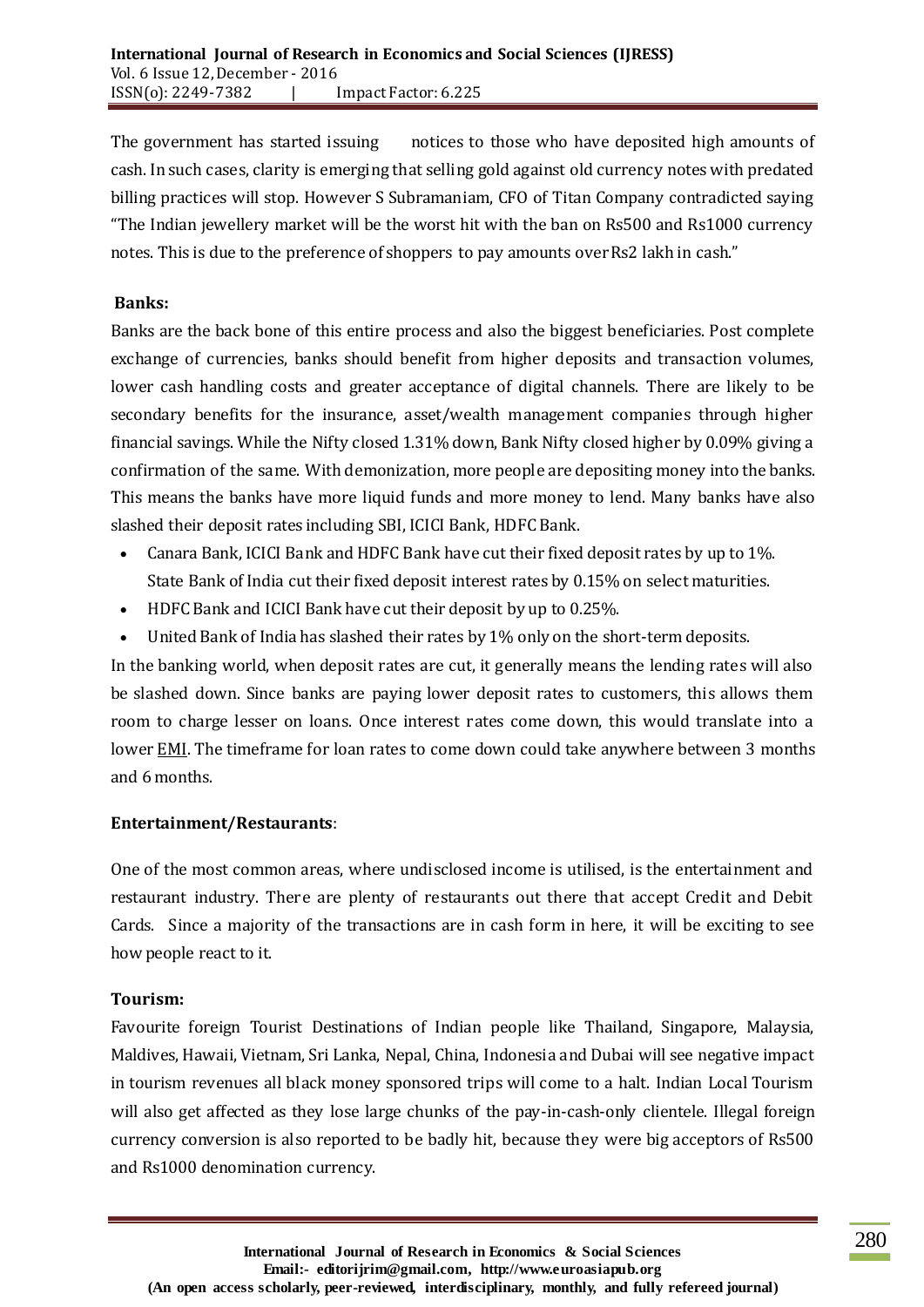### **Luxury items:**

will have a drastic negative impact. Majority of the people spend their undeclared income on such products. After the decision, it is likely that all luxury segments like clothing, electronics, luxury car, furnishing and allied business will take a hit. Media and hospitality industries are also likely to get affected.

### **ON Indian Rupee**

After demonetization of Indian currency on 08 nov 2016, rupee has became weaker than currency of 96 countries or economies. Out of 161 countries' currency, rupee has became stronger than 60 currencies and is at same exchange rate with 5 currencies. If we take data for past 6 months before demonetization from 08 may 2016 to 08 nov 2016, rupee has became stronger than 125 currencies. But after 26 days of ban on Rs 500 and Rs 1000 notes, rupee has became stronger than only 47 currencies.

Rupee has became weaker by 2.66% against US Dollar (\$) from 66.40 to 68.17 INR per unit US Dollar. Rupee has become weaker against some popular currencies like British Pound, Canadian Dollar and Hong Kong Dollar too. But also became stronger than Euro, Australian Dollar, Swiss Franc, Singapore Dollar and Japanese Yen.

| Period                                                     | Stronger Weaker Same |      |              |
|------------------------------------------------------------|----------------------|------|--------------|
| After 50 days of demonetization (08-11-16 to 28-12-16)     | 60                   | 96 — | $\mathbf{b}$ |
| 6 month before demonetization (08-05-16 to 08-11-16)       | 125                  | 32   | 4            |
| In Modi government (26-05-14 and 28-12-16)                 | 94                   | 65   |              |
| In Modi govt before demonetization (26-05-14 and 08-11-16) | 93                   | 66.  |              |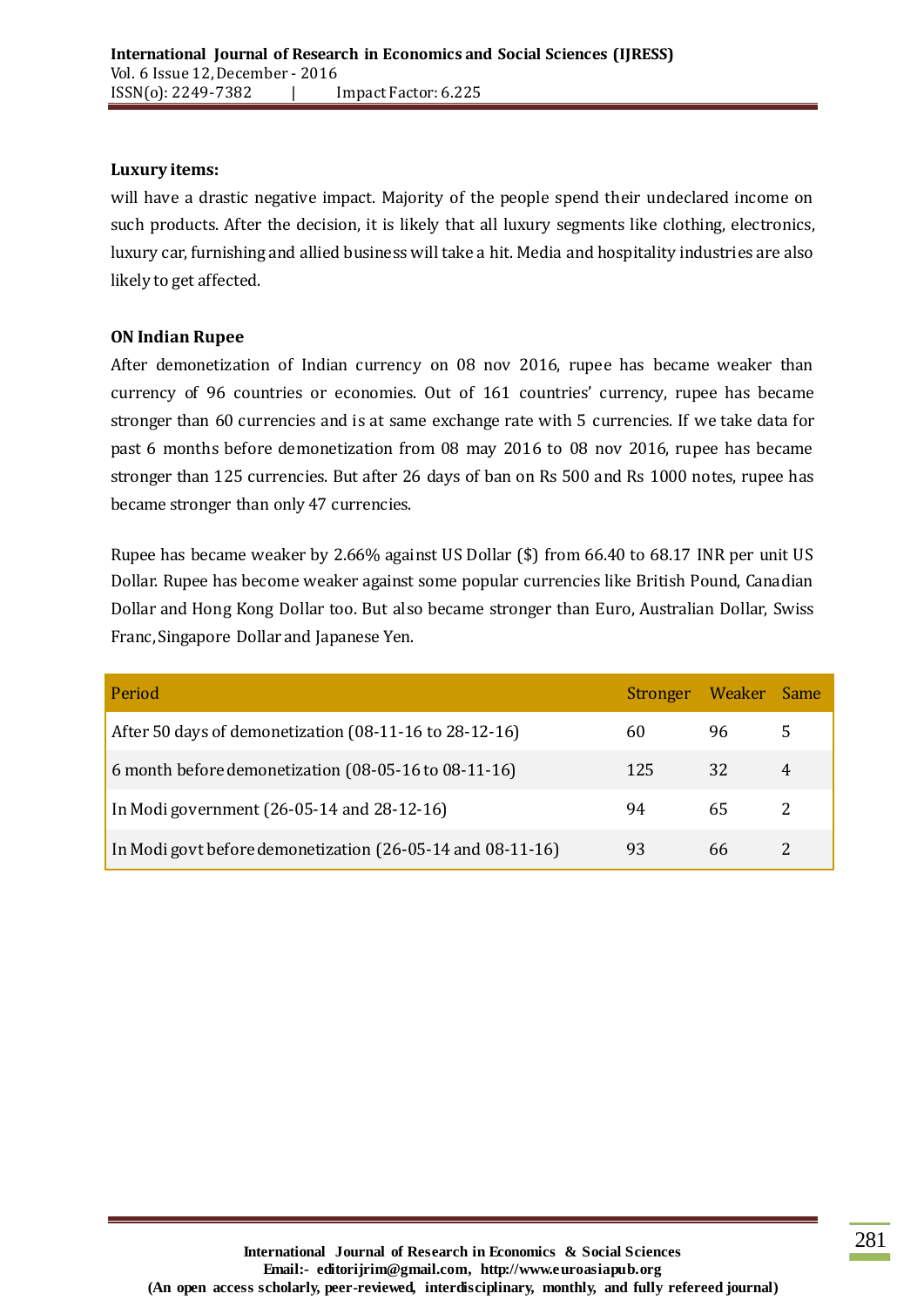

**Negative effects of demonetization** 

- 1. Rural and semi-rural citizens in India are very cash dependent, lots of people depend on and regularly use cash for their transaction. Fewer than 20% of India's approximately 2,15,000 ATMs for instance are in rural centres. So any idea of moving to cashless transactions any time soon is a pipe dream. Unfortunately many commentators live and work in rural areas and they can buy even 100 Rs worth of vegetables in a local supermarket and pay by credit card. Less than 5% of Indians have a credit card. In April 2015 there were only 21 million credit cards.
- 2. A huge swathe of economic activity will therefore be disrupted. Everything from marriages, funerals, festivals, purchases of essential goods, discretionary household consumption will be postponed and or cancelled.
- 3. A great deal of the wholesale market in agricultural products is conducted in semirural markets where settlement is in cash. This is not black money. Its just that the people haven't got around to using electronic payments partly because the infrastructure is not there.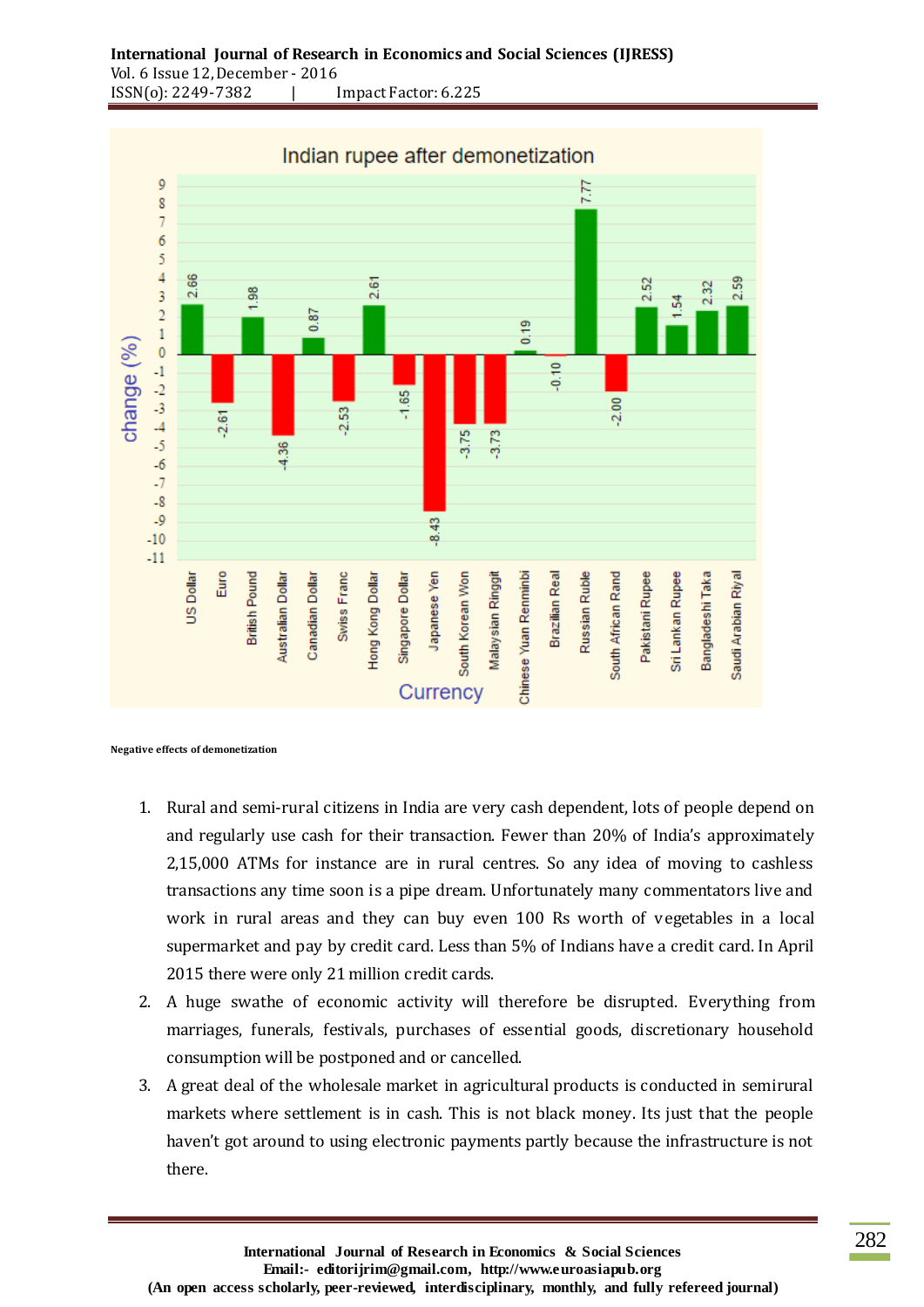- 4. An unknown number of the un-banked sector who may have sums of money stored away for a rainy day may be forced to travel to a nearby town to open a bank account to put the money in before March 2017. They will be subjected to harassment and exploitation by officials and touts. Some may even lose their money if they can't do it by 30 Dec. For them it's more than a few thousand rupees; it may be their life-savings. As soon as they can they may well take their money out.
- 5. Elementary maths shows the gap clearly. Assuming the existing 500s and 1000s are to be replaced like for like by value, we'll need 11.4 billion new 500s and 2.54 billion (half of 5.08)to be printed distributed to banks and put into circulation (i.e people's hands). Not to mention that there will also be a new 1000 note coming out soon.
- 6. Here's the killer point: In 2014–15,- an entire year the RBI had ordered from the printing presses the following numbers of currency notes: INR 500s: 5.4 billion notes INR 1000s: 1.5 billion notes
- 7. That means that even if all the printing press capacity was diverted to just 500s and 1000s it would rather more than a year to replace the notes that have been trashed by the edict of Nov 8th. And you just cant print only high value notes because lower denomination notes (100s and 50s and 20s and 10s) are not only needed for everyday transactions but also need to be replaced faster for obvious reasons.
- 8. To say that the move will migrate a country of 1.2 billion people to the digital payment infrastructure is more of wishful thinking. Banks don't exist for miles in rural India, India has an absymally low [1,082 PoS terminal for a million people](http://www.livemint.com/Politics/YwTp4IUs8dgeokfpULq9LM/Will-Modis-big-currencyscrapping-gamble-yield-results.html) and digital wallets are largely an urban phenomenon. To expect such infrastructure to magically appear overnight to facilitate cash conversion as well as migration to a "digital" economy is downright bizzare. It's fairly visible that the [ATMs in India can't deal with this](http://www.thehindubusinessline.com/money-and-banking/many-atms-are-either-shut-down-or-have-no-cash-rush-at-banks-continue/article9332547.ece), and there are people dying while trying to withdraw cash.
- 9. This was neither necessary to root out black money nor is it sufficient. In terms of its effect on black money it will be at best marginal. In terms of the unintended consequences the effects will be major especially on the poorer less well educated un-banked, rural, cash-economy dependent citizens of India who are now queuing up not for love of country or ruler, but to salvage their own meagre savings.
- 10. People are already buying and selling the old notes in a parallel black market. People desperate for cash are already exchanging 500 notes for 400 INR - for the seller of the new notes it's a windfall gain. A lot of wealth will simply be transferred to people who own legitimate currency and are willing to sell it at a premium.
- 11. Emphasis on cashless economy ignores the point that not many people have smartphones in the first place. The government needs to take concrete steps to ensure the vegetable seller on the streets or *kiryana* store don't lose considerable